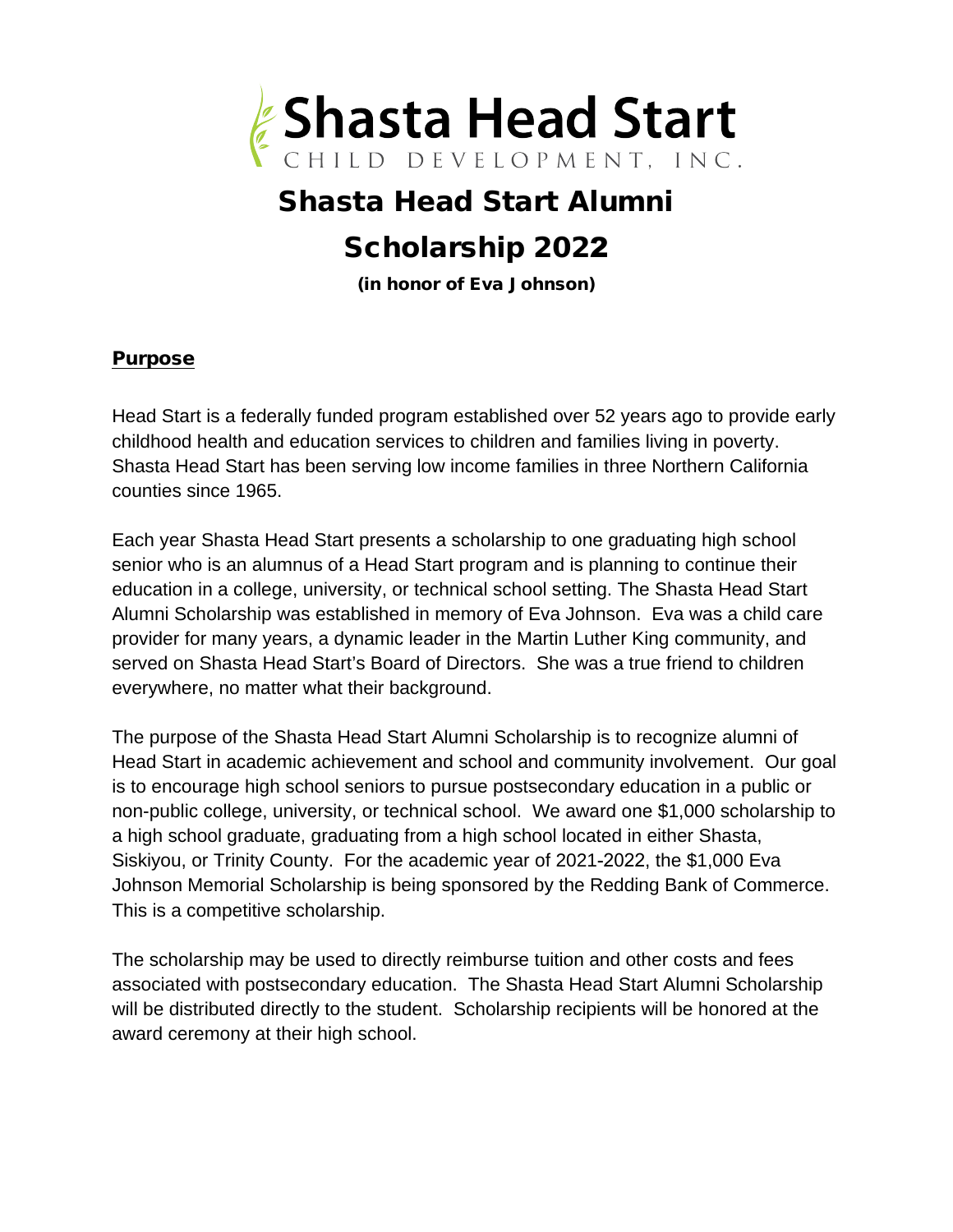## **Eligibility**

Applicants must be high school graduates that are alumni of Head Start, who intend to enroll in a postsecondary institution, which may be a public or non-public university, college, or technical school. Applicants must be able to provide documentation of the year and location of the Head Start Program they attended as a preschool child.

### **Selection Criteria**

Applicants will be evaluated on their application, academic achievement, school and community involvement, references, and written essay.

Applicants will be evaluated on ability to articulate goals in four areas: future educational goals, community service goals, personal life goals, and career goals.

The recipient is required to write a short letter of thanks to the Redding Bank of Commerce. The donor will enjoy learning more about you and how the scholarship has helped you. The recipient's thank you note should be sent to Shasta Head Start for forwarding to the Redding Bank of Commerce.

### Application Process

Each student must:

- 1) Complete a Shasta Head Start Alumni Scholarship application, (download a copy at www.shastaheadstart.org)
- 2) Have a cumulative high school GPA of 3.0 or higher on a 4.0 scale (provide unofficial transcripts showing the first semester grades of senior year)
- 3) Demonstrate an interest in the welfare of children and families in our community by submitting a two-page essay stating:
	- a. Where and when they attended Head Start as a child, and the memories and benefits they've received from the program
	- b. What their educational and career goals are
	- c. What community service they have performed, including how service has made a meaningful impact in your education (provide agency letter)
	- d. Future community service goals
	- e. What (paid or unpaid) work experience they have had, if any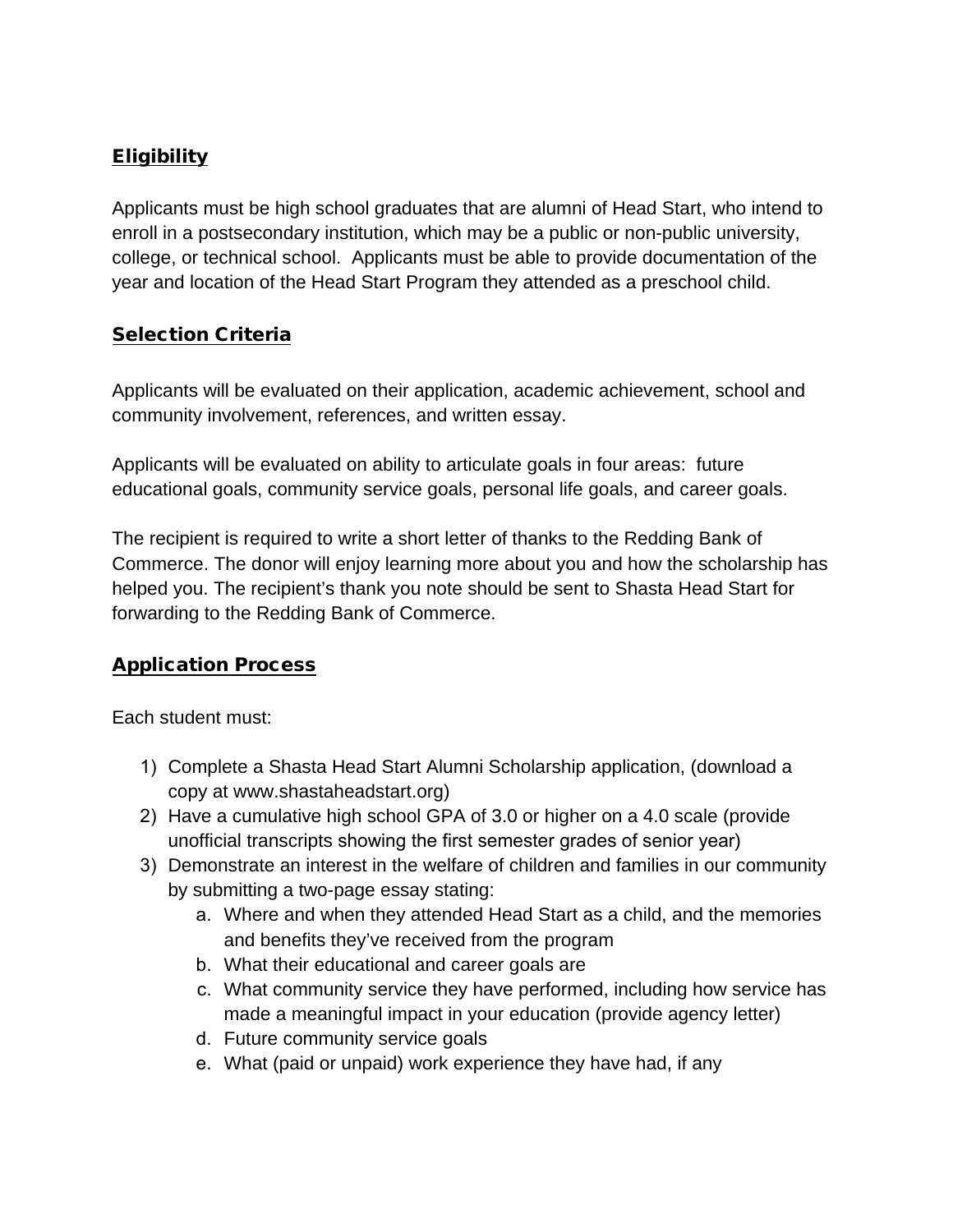- 4) Submit two letters of recommendation:
	- a. One from a teacher, counselor, or principal
	- b. One from a community member, family friend, or employer (no family member references will be accepted)
- 5) Provide a current photo. Submission of your photo grants Shasta Head Start permission to include it in any media publicity as appropriate.
- 6) Show proof of application and acceptance to an institute of higher learning. Evidence of enrollment in classes must be provided to Shasta Head Start before award funding will be distributed to the scholarship winner.
- 7) (OPTIONAL) Submit photos of attending SHS, certificates received, or any other artwork pertaining to attending SHS. Please note that this is optional and does not affect the scoring process. Please do not contact Shasta Head Start for proof of your enrollment in our program as we do not keep records from that long ago.

The Scholarship Committee will evaluate and score all eligible scholarship applications based on established criteria. Essays will be scored based on completeness and organization.

If for any reason the scholarship award cannot be used as requested, or if a student drops his or her college courses for any reason, any unused portion of the scholarship award MUST be returned directly to The Shasta Head Start Alumni Scholarship, Attention: Gloriana Rhodes. All scholarship awards must be claimed within 120 days of award date or they will be forfeited.

## **Scoring**

The Shasta Head Start Alumni Scholarship application scoring system uses a point system for each of the following criteria: application (10 possible points), academic achievement (20 possible points), school and community involvement (10 possible points), references (10 possible points), and overall written essay (50 possible points), which should include: where and when they attended Shasta Head Start as a child and benefits received from the program, future educational goals, community service performed, future community/society service goals, personal life goals and career goals.

The Scholarship Committee will determine preliminary scores for each of the application criteria and a preliminary overall score for each applicant. The Scholarship Committee will then review all applicant scores and determine a winner.

All decisions of the Scholarship Committee are final.